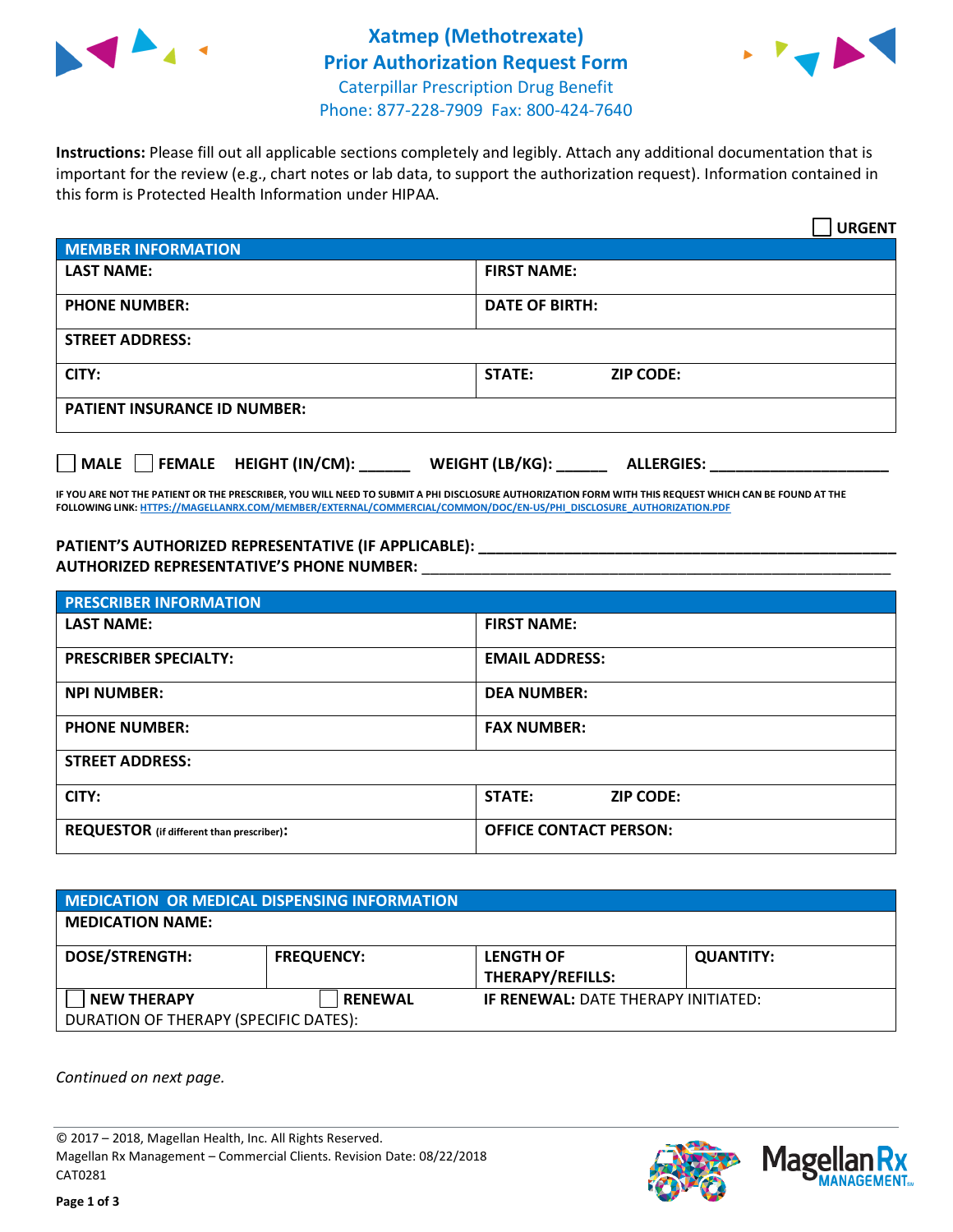



| <b>MEMBER'S LAST NAME:</b> NAME                                                                                                                                   | MEMBER'S FIRST NAME:                                                                                                                                                                                                                                                                                                         |                                                       |  |  |  |
|-------------------------------------------------------------------------------------------------------------------------------------------------------------------|------------------------------------------------------------------------------------------------------------------------------------------------------------------------------------------------------------------------------------------------------------------------------------------------------------------------------|-------------------------------------------------------|--|--|--|
|                                                                                                                                                                   | 1. HAS THE PATIENT TRIED ANY OTHER MEDICATIONS FOR THIS CONDITION?                                                                                                                                                                                                                                                           | YES (if yes, complete below)<br><b>NO</b>             |  |  |  |
| <b>MEDICATION/THERAPY (SPECIFY</b><br>DRUG NAME AND DOSAGE):                                                                                                      | <b>DURATION OF THERAPY (SPECIFY</b><br>DATES):                                                                                                                                                                                                                                                                               | <b>RESPONSE/REASON FOR</b><br><b>FAILURE/ALLERGY:</b> |  |  |  |
|                                                                                                                                                                   |                                                                                                                                                                                                                                                                                                                              |                                                       |  |  |  |
| <b>2. LIST DIAGNOSES:</b>                                                                                                                                         |                                                                                                                                                                                                                                                                                                                              | <b>ICD-10:</b>                                        |  |  |  |
| □ Acute lymphoblastic leukemia (ALL)<br>□ Active polyarticular juvenile idiopathic arthritis (pJIA)                                                               |                                                                                                                                                                                                                                                                                                                              |                                                       |  |  |  |
| PRIOR AUTHORIZATION.                                                                                                                                              | 3. REQUIRED CLINICAL INFORMATION: PLEASE PROVIDE ALL RELEVANT CLINICAL INFORMATION TO SUPPORT A                                                                                                                                                                                                                              |                                                       |  |  |  |
| <b>Clinical information:</b>                                                                                                                                      |                                                                                                                                                                                                                                                                                                                              |                                                       |  |  |  |
| Does the patient have an enteral feeding tube? $\square$ Yes $\square$ No                                                                                         |                                                                                                                                                                                                                                                                                                                              |                                                       |  |  |  |
|                                                                                                                                                                   | Does the patient have difficulty swallowing? $\square$ Yes $\square$ No                                                                                                                                                                                                                                                      |                                                       |  |  |  |
| Is the patient taking any other oral tablets or capsules (Exception: orally dissolving tablets and sprinkle<br>capsules)? $\Box$ Yes $\Box$ No                    |                                                                                                                                                                                                                                                                                                                              |                                                       |  |  |  |
| Active polyarticular juvenile idiopathic arthritis (pJIA), also answer the following:<br>Is Xatmep being used as first-line therapy? $\Box$ Yes $\Box$ No         |                                                                                                                                                                                                                                                                                                                              |                                                       |  |  |  |
| <b>Reauthorization:</b><br>If this is a reauthorization request, answer the following:<br>Does the patient have difficulty swallowing? $\square$ Yes $\square$ No |                                                                                                                                                                                                                                                                                                                              |                                                       |  |  |  |
| Is the patient taking any other oral tablets or capsules (Exception: orally dissolving tablets and sprinkle capsules)?<br>$\square$ Yes $\square$ No              |                                                                                                                                                                                                                                                                                                                              |                                                       |  |  |  |
| Are there any other comments, diagnoses, symptoms, medications tried or failed, and/or any other information the<br>physician feels is important to this review?  |                                                                                                                                                                                                                                                                                                                              |                                                       |  |  |  |
|                                                                                                                                                                   |                                                                                                                                                                                                                                                                                                                              |                                                       |  |  |  |
| information is received.                                                                                                                                          | Please note: Not all drugs/diagnosis are covered on all plans. This request may be denied unless all required                                                                                                                                                                                                                |                                                       |  |  |  |
|                                                                                                                                                                   | ATTESTATION: I attest the information provided is true and accurate to the best of my knowledge. I understand that<br>the Health Plan, insurer, Medical Group or its designees may perform a routine audit and request the medical<br>information necessary to verify the accuracy of the information reported on this form. |                                                       |  |  |  |
| Prescriber Signature or Electronic I.D. Verification:<br>Date:                                                                                                    |                                                                                                                                                                                                                                                                                                                              |                                                       |  |  |  |
|                                                                                                                                                                   |                                                                                                                                                                                                                                                                                                                              |                                                       |  |  |  |

© 2017 – 2018, Magellan Health, Inc. All Rights Reserved. Magellan Rx Management – Commercial Clients. Revision Date: 08/22/2018 CAT0281



Mage

**Ilan Rx<br>ANAGEMENT**